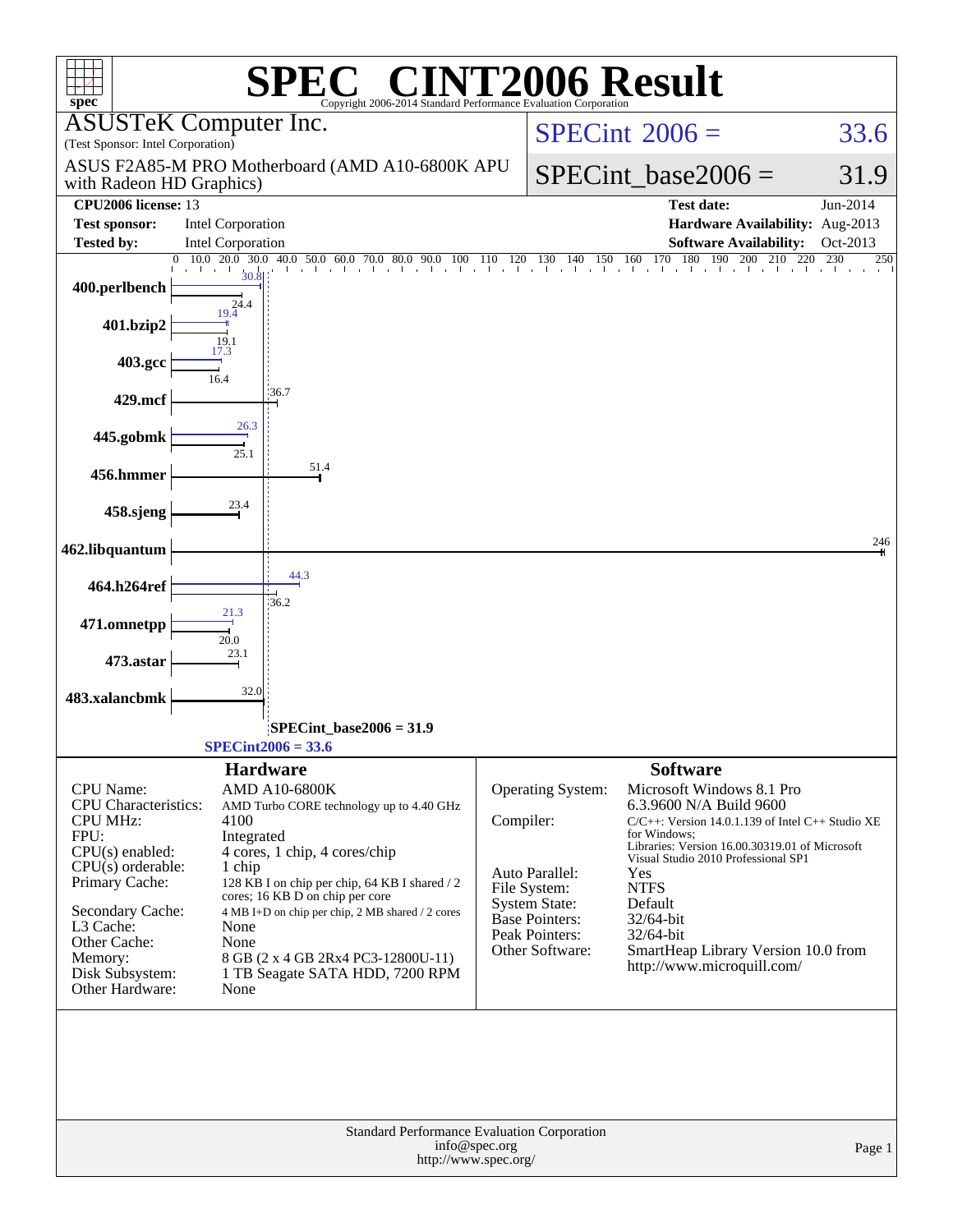

# **[SPEC CINT2006 Result](http://www.spec.org/auto/cpu2006/Docs/result-fields.html#SPECCINT2006Result)**

#### ASUSTeK Computer Inc.

(Test Sponsor: Intel Corporation)

with Radeon HD Graphics) ASUS F2A85-M PRO Motherboard (AMD A10-6800K APU  $SPECint2006 = 33.6$  $SPECint2006 = 33.6$ 

**[Test sponsor:](http://www.spec.org/auto/cpu2006/Docs/result-fields.html#Testsponsor)** Intel Corporation **[Hardware Availability:](http://www.spec.org/auto/cpu2006/Docs/result-fields.html#HardwareAvailability)** Aug-2013

**[Tested by:](http://www.spec.org/auto/cpu2006/Docs/result-fields.html#Testedby)** Intel Corporation **[Software Availability:](http://www.spec.org/auto/cpu2006/Docs/result-fields.html#SoftwareAvailability)** Oct-2013

SPECint base2006 =  $31.9$ 

**[CPU2006 license:](http://www.spec.org/auto/cpu2006/Docs/result-fields.html#CPU2006license)** 13 **[Test date:](http://www.spec.org/auto/cpu2006/Docs/result-fields.html#Testdate)** Jun-2014

### **[Results Table](http://www.spec.org/auto/cpu2006/Docs/result-fields.html#ResultsTable)**

| <b>Base</b>    |       |                |                      | <b>Peak</b>    |                      |                |                                                                               |                |                                      |                                                   |              |
|----------------|-------|----------------|----------------------|----------------|----------------------|----------------|-------------------------------------------------------------------------------|----------------|--------------------------------------|---------------------------------------------------|--------------|
| <b>Seconds</b> | Ratio | <b>Seconds</b> | <b>Ratio</b>         | <b>Seconds</b> | Ratio                | <b>Seconds</b> | <b>Ratio</b>                                                                  | <b>Seconds</b> | <b>Ratio</b>                         | <b>Seconds</b>                                    | <b>Ratio</b> |
| 401            | 24.3  | 401            |                      | 401            | 24.4                 | 317            |                                                                               | 317            | 30.8                                 | 320                                               | 30.6         |
| 502            | 19.2  | 505            | 19.1                 | 506            | 19.1                 | 493            |                                                                               | 512            | 18.8                                 | 497                                               | <u>19.4</u>  |
| 489            |       | 490            | 16.4                 | 493            | 16.3                 | 466            | 17.3                                                                          | 467            | 17.2                                 | 465                                               | 17.3         |
| 249            | 36.7  | 249            | 36.7                 | 248            | 36.7                 | 249            | 36.7                                                                          | 249            | 36.7                                 | 248                                               | 36.7         |
| 418            | 25.1  | 419            |                      | 418            | 25.1                 | 399            |                                                                               | <u>399</u>     | 26.3                                 | 399                                               | 26.3         |
| 181            |       | 182            | 51.2                 | 182            | 51.4                 | 181            |                                                                               | 182            | 51.2                                 | 182                                               | 51.4         |
| 517            | 23.4  | 524            | 23.1                 | 517            | 23.4                 | 517            | 23.4                                                                          | 524            | 23.1                                 | 517                                               | 23.4         |
| 84.3           | 246   | 84.2           | 246                  | 83.9           | 247                  | 84.3           | 246                                                                           | 84.2           | 246                                  | 83.9                                              | 247          |
| 612            | 36.2  | 610            | 36.3                 | 611            | 36.2                 | 499            | 44.3                                                                          | 499            | 44.4                                 | 501                                               | 44.2         |
| 313            |       | 313            | 20.0                 | 314            |                      | 294            | 21.3                                                                          | 294            | 21.3                                 | 293                                               | 21.3         |
| 303            | 23.2  | 303            | 23.1                 | 303            | 23.1                 | 303            |                                                                               | 303            | <u>23.1</u>                          | 303                                               | 23.1         |
| 215            | 32.1  | 215            |                      | 216            |                      | 215            | 32.1                                                                          | 215            | 32.0                                 | 216                                               | 32.0         |
|                |       |                | 16.4<br>51.6<br>20.0 |                | 24.4<br>25.0<br>32.0 |                | 19.9<br>32.0<br>Describe encourage in the conduction withink these weeks more |                | 30.8<br>19.6<br>26.3<br>51.6<br>23.2 | Deld and called to all the total control a modian |              |

Results appear in the [order in which they were run.](http://www.spec.org/auto/cpu2006/Docs/result-fields.html#RunOrder) Bold underlined text [indicates a median measurement.](http://www.spec.org/auto/cpu2006/Docs/result-fields.html#Median)

### **[Compiler Invocation Notes](http://www.spec.org/auto/cpu2006/Docs/result-fields.html#CompilerInvocationNotes)**

 To compile these binaries, the Intel Compiler 14.0 was set up to generate 64-bit binaries with the command: "ipsxe-comp-vars.bat intel64 vs2010" (shortcut provided in the Intel(r) Parallel Studio XE 2013 program folder)

### **[Platform Notes](http://www.spec.org/auto/cpu2006/Docs/result-fields.html#PlatformNotes)**

 Sysinfo program C:\SPEC14.0/Docs/sysinfo \$Rev: 6775 \$ \$Date:: 2011-08-16 #\$ \8787f7622badcf24e01c368b1db4377c running on Clt08606E747CCD Mon Jun 30 18:18:25 2014

 This section contains SUT (System Under Test) info as seen by some common utilities. To remove or add to this section, see: <http://www.spec.org/cpu2006/Docs/config.html#sysinfo>

 Trying 'systeminfo' : Microsoft Windows 8.1 Pro OS Version : 6.3.9600 N/A Build 9600 System Manufacturer: System manufacturer System Model : System Product Name Processor(s) : 1 Processor(s) Installed. [01]: AMD64 Family 21 Model 19 Stepping 1 AuthenticAMD ~4100 Mhz BIOS Version : American Megatrends Inc. 6303, 8/13/2013 Total Physical Memory: 7,366 MB

 Trying 'wmic cpu get /value' DeviceID : CPU0

Continued on next page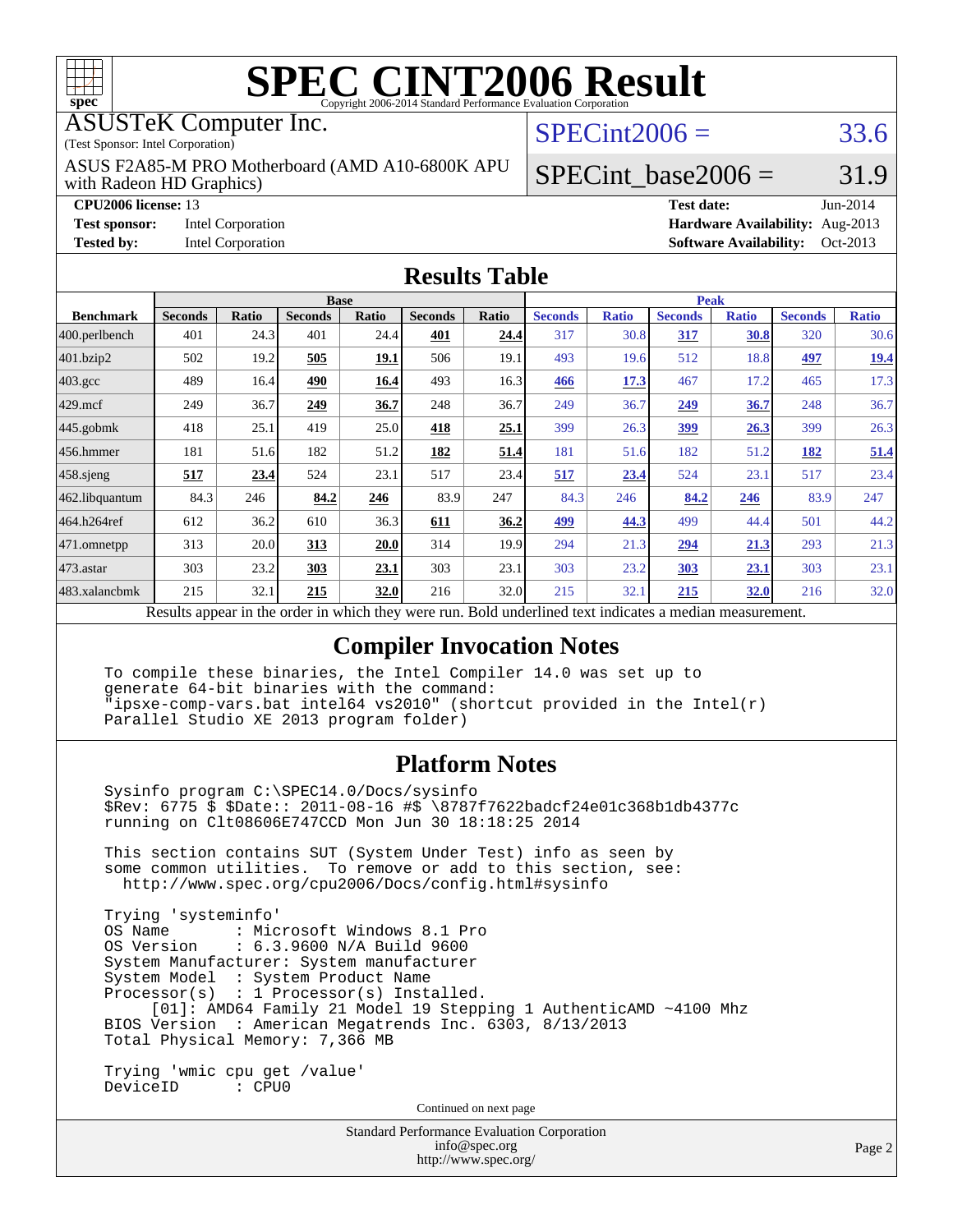

# **[SPEC CINT2006 Result](http://www.spec.org/auto/cpu2006/Docs/result-fields.html#SPECCINT2006Result)**

ASUSTeK Computer Inc.

(Test Sponsor: Intel Corporation)

with Radeon HD Graphics) ASUS F2A85-M PRO Motherboard (AMD A10-6800K APU  $SPECint2006 = 33.6$  $SPECint2006 = 33.6$ 

SPECint base2006 =  $31.9$ 

**[Test sponsor:](http://www.spec.org/auto/cpu2006/Docs/result-fields.html#Testsponsor)** Intel Corporation **[Hardware Availability:](http://www.spec.org/auto/cpu2006/Docs/result-fields.html#HardwareAvailability)** Aug-2013

**[CPU2006 license:](http://www.spec.org/auto/cpu2006/Docs/result-fields.html#CPU2006license)** 13 **[Test date:](http://www.spec.org/auto/cpu2006/Docs/result-fields.html#Testdate)** Jun-2014 **[Tested by:](http://www.spec.org/auto/cpu2006/Docs/result-fields.html#Testedby)** Intel Corporation **[Software Availability:](http://www.spec.org/auto/cpu2006/Docs/result-fields.html#SoftwareAvailability)** Oct-2013

### **[Platform Notes \(Continued\)](http://www.spec.org/auto/cpu2006/Docs/result-fields.html#PlatformNotes)**

L2CacheSize : 4096<br>L3CacheSize : 0 L3CacheSize MaxClockSpeed : 4100 Name : AMD A10-6800K APU with Radeon(tm) HD Graphics NumberOfCores : 2 NumberOfLogicalProcessors: 4

(End of data from sysinfo program)

#### **[Component Notes](http://www.spec.org/auto/cpu2006/Docs/result-fields.html#ComponentNotes)**

 Tested systems can be used with Shin-G ATX case, PC Power and Cooling 1200W power supply

#### **[General Notes](http://www.spec.org/auto/cpu2006/Docs/result-fields.html#GeneralNotes)**

 OMP\_NUM\_THREADS set to number of processors cores KMP\_AFFINITY set to granularity=fine,scatter Binaries compiled on a system with 1x Intel Core i7-860 CPU + 8GB memory using Windows 7 Enterprise 64-bit

# **[Base Compiler Invocation](http://www.spec.org/auto/cpu2006/Docs/result-fields.html#BaseCompilerInvocation)**

[C benchmarks](http://www.spec.org/auto/cpu2006/Docs/result-fields.html#Cbenchmarks): [icl -Qvc10](http://www.spec.org/cpu2006/results/res2014q3/cpu2006-20140715-30467.flags.html#user_CCbase_intel_icc_vc10_9607f3ecbcdf68042245f068e51b40c1) [-Qstd=c99](http://www.spec.org/cpu2006/results/res2014q3/cpu2006-20140715-30467.flags.html#user_CCbase_intel_compiler_c99_mode_1a3d110e3041b3ad4466830521bdad2a)

[C++ benchmarks:](http://www.spec.org/auto/cpu2006/Docs/result-fields.html#CXXbenchmarks) [icl -Qvc10](http://www.spec.org/cpu2006/results/res2014q3/cpu2006-20140715-30467.flags.html#user_CXXbase_intel_icc_vc10_9607f3ecbcdf68042245f068e51b40c1)

# **[Base Portability Flags](http://www.spec.org/auto/cpu2006/Docs/result-fields.html#BasePortabilityFlags)**

 400.perlbench: [-DSPEC\\_CPU\\_P64](http://www.spec.org/cpu2006/results/res2014q3/cpu2006-20140715-30467.flags.html#b400.perlbench_basePORTABILITY_DSPEC_CPU_P64) [-DSPEC\\_CPU\\_WIN64\\_X64](http://www.spec.org/cpu2006/results/res2014q3/cpu2006-20140715-30467.flags.html#b400.perlbench_baseCPORTABILITY_DSPEC_CPU_WIN64_X64) [-DSPEC\\_CPU\\_NO\\_NEED\\_VA\\_COPY](http://www.spec.org/cpu2006/results/res2014q3/cpu2006-20140715-30467.flags.html#b400.perlbench_baseCPORTABILITY_DSPEC_CPU_NO_NEED_VA_COPY) 401.bzip2: [-DSPEC\\_CPU\\_P64](http://www.spec.org/cpu2006/results/res2014q3/cpu2006-20140715-30467.flags.html#suite_basePORTABILITY401_bzip2_DSPEC_CPU_P64) 403.gcc: [-DSPEC\\_CPU\\_P64](http://www.spec.org/cpu2006/results/res2014q3/cpu2006-20140715-30467.flags.html#suite_basePORTABILITY403_gcc_DSPEC_CPU_P64) [-DSPEC\\_CPU\\_WIN64](http://www.spec.org/cpu2006/results/res2014q3/cpu2006-20140715-30467.flags.html#b403.gcc_baseCPORTABILITY_DSPEC_CPU_WIN64) 429.mcf: [-DSPEC\\_CPU\\_P64](http://www.spec.org/cpu2006/results/res2014q3/cpu2006-20140715-30467.flags.html#suite_basePORTABILITY429_mcf_DSPEC_CPU_P64) 445.gobmk: [-DSPEC\\_CPU\\_P64](http://www.spec.org/cpu2006/results/res2014q3/cpu2006-20140715-30467.flags.html#suite_basePORTABILITY445_gobmk_DSPEC_CPU_P64) 456.hmmer: [-DSPEC\\_CPU\\_P64](http://www.spec.org/cpu2006/results/res2014q3/cpu2006-20140715-30467.flags.html#suite_basePORTABILITY456_hmmer_DSPEC_CPU_P64) 458.sjeng: [-DSPEC\\_CPU\\_P64](http://www.spec.org/cpu2006/results/res2014q3/cpu2006-20140715-30467.flags.html#suite_basePORTABILITY458_sjeng_DSPEC_CPU_P64) 462.libquantum: [-DSPEC\\_CPU\\_P64](http://www.spec.org/cpu2006/results/res2014q3/cpu2006-20140715-30467.flags.html#suite_basePORTABILITY462_libquantum_DSPEC_CPU_P64) 464.h264ref: [-DSPEC\\_CPU\\_P64](http://www.spec.org/cpu2006/results/res2014q3/cpu2006-20140715-30467.flags.html#suite_basePORTABILITY464_h264ref_DSPEC_CPU_P64) [-DWIN32](http://www.spec.org/cpu2006/results/res2014q3/cpu2006-20140715-30467.flags.html#b464.h264ref_baseCPORTABILITY_DWIN32) [-DSPEC\\_CPU\\_NO\\_INTTYPES](http://www.spec.org/cpu2006/results/res2014q3/cpu2006-20140715-30467.flags.html#b464.h264ref_baseCPORTABILITY_DSPEC_CPU_NO_INTTYPES) 471.omnetpp: [-DSPEC\\_CPU\\_P64](http://www.spec.org/cpu2006/results/res2014q3/cpu2006-20140715-30467.flags.html#suite_basePORTABILITY471_omnetpp_DSPEC_CPU_P64) [-DSPEC\\_CPU\\_WIN64](http://www.spec.org/cpu2006/results/res2014q3/cpu2006-20140715-30467.flags.html#b471.omnetpp_baseCXXPORTABILITY_DSPEC_CPU_WIN64) 473.astar: [-DSPEC\\_CPU\\_P64](http://www.spec.org/cpu2006/results/res2014q3/cpu2006-20140715-30467.flags.html#suite_basePORTABILITY473_astar_DSPEC_CPU_P64) 483.xalancbmk: [-DSPEC\\_CPU\\_P64](http://www.spec.org/cpu2006/results/res2014q3/cpu2006-20140715-30467.flags.html#suite_basePORTABILITY483_xalancbmk_DSPEC_CPU_P64) [-Qoption,cpp,--no\\_wchar\\_t\\_keyword](http://www.spec.org/cpu2006/results/res2014q3/cpu2006-20140715-30467.flags.html#user_baseCXXPORTABILITY483_xalancbmk_f-no_wchar_t_keyword_ec0ad4495a16b4e858bfcb29d949d25d)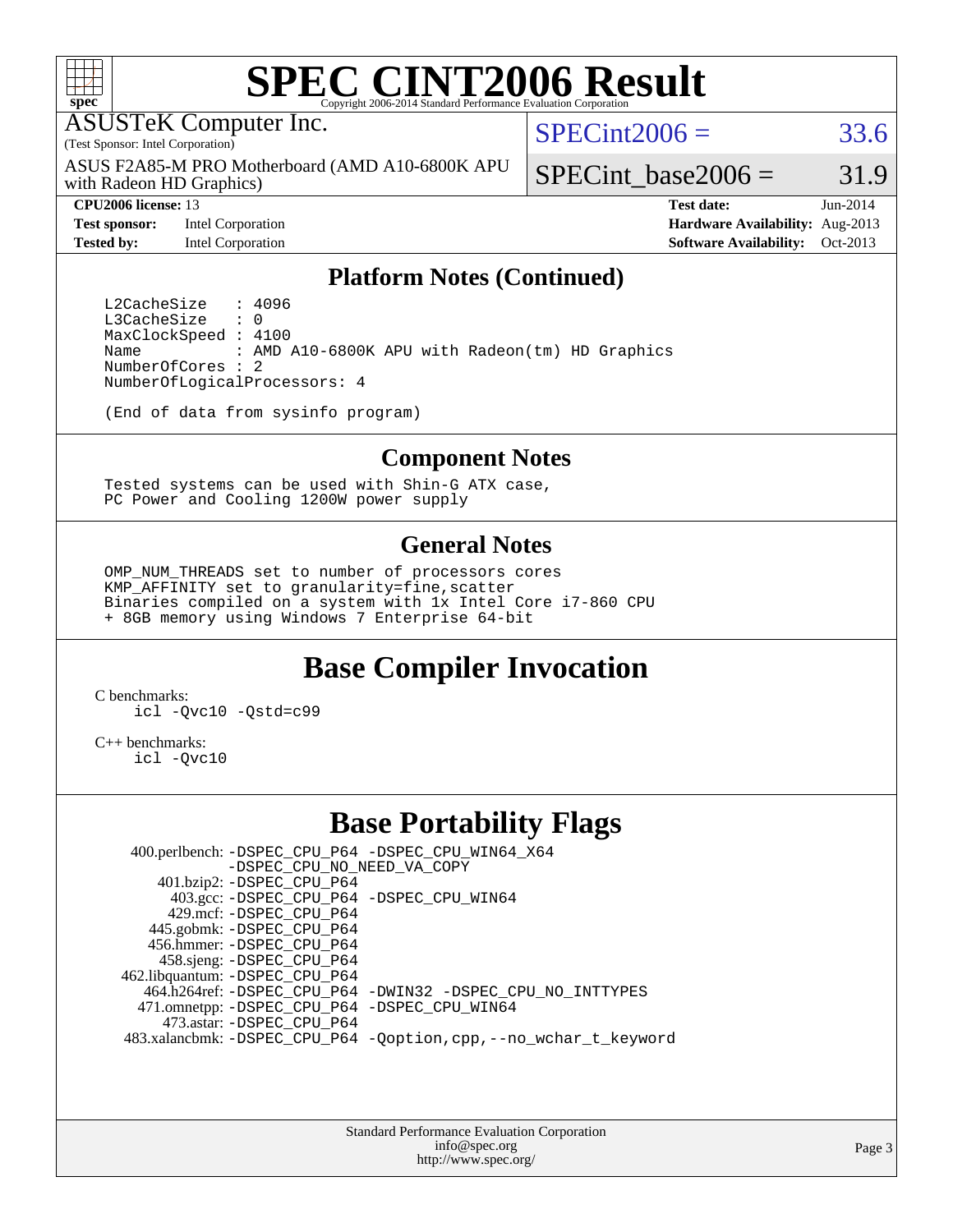

# **[SPEC CINT2006 Result](http://www.spec.org/auto/cpu2006/Docs/result-fields.html#SPECCINT2006Result)**

ASUSTeK Computer Inc.

(Test Sponsor: Intel Corporation)

with Radeon HD Graphics) ASUS F2A85-M PRO Motherboard (AMD A10-6800K APU

#### **[CPU2006 license:](http://www.spec.org/auto/cpu2006/Docs/result-fields.html#CPU2006license)** 13 **[Test date:](http://www.spec.org/auto/cpu2006/Docs/result-fields.html#Testdate)** Jun-2014

**[Test sponsor:](http://www.spec.org/auto/cpu2006/Docs/result-fields.html#Testsponsor)** Intel Corporation **[Hardware Availability:](http://www.spec.org/auto/cpu2006/Docs/result-fields.html#HardwareAvailability)** Aug-2013

 $SPECint2006 = 33.6$  $SPECint2006 = 33.6$ 

SPECint base2006 =  $31.9$ 

**[Tested by:](http://www.spec.org/auto/cpu2006/Docs/result-fields.html#Testedby)** Intel Corporation **[Software Availability:](http://www.spec.org/auto/cpu2006/Docs/result-fields.html#SoftwareAvailability)** Oct-2013

# **[Base Optimization Flags](http://www.spec.org/auto/cpu2006/Docs/result-fields.html#BaseOptimizationFlags)**

[C benchmarks](http://www.spec.org/auto/cpu2006/Docs/result-fields.html#Cbenchmarks):

[/arch:AVX](http://www.spec.org/cpu2006/results/res2014q3/cpu2006-20140715-30467.flags.html#user_CCbase_f-archAVX_e8ab52e15dc7c67e0682fc680b79ed94) [-Qipo](http://www.spec.org/cpu2006/results/res2014q3/cpu2006-20140715-30467.flags.html#user_CCbase_f-Qipo) [-O3](http://www.spec.org/cpu2006/results/res2014q3/cpu2006-20140715-30467.flags.html#user_CCbase_f-O3) [-Qprec-div-](http://www.spec.org/cpu2006/results/res2014q3/cpu2006-20140715-30467.flags.html#user_CCbase_f-Qprec-div-) [-Qopt-prefetch](http://www.spec.org/cpu2006/results/res2014q3/cpu2006-20140715-30467.flags.html#user_CCbase_f-Qprefetch_37c211608666b9dff9380561f602f0a8) [-Qparallel](http://www.spec.org/cpu2006/results/res2014q3/cpu2006-20140715-30467.flags.html#user_CCbase_f-Qparallel) [-Qauto-ilp32](http://www.spec.org/cpu2006/results/res2014q3/cpu2006-20140715-30467.flags.html#user_CCbase_f-Qauto-ilp32) [/F512000000](http://www.spec.org/cpu2006/results/res2014q3/cpu2006-20140715-30467.flags.html#user_CCbase_set_stack_space_98438a10eb60aa5f35f4c79d9b9b27b1)

[C++ benchmarks:](http://www.spec.org/auto/cpu2006/Docs/result-fields.html#CXXbenchmarks)

[/arch:AVX](http://www.spec.org/cpu2006/results/res2014q3/cpu2006-20140715-30467.flags.html#user_CXXbase_f-archAVX_e8ab52e15dc7c67e0682fc680b79ed94) [-Qipo](http://www.spec.org/cpu2006/results/res2014q3/cpu2006-20140715-30467.flags.html#user_CXXbase_f-Qipo) [-O3](http://www.spec.org/cpu2006/results/res2014q3/cpu2006-20140715-30467.flags.html#user_CXXbase_f-O3) [-Qprec-div-](http://www.spec.org/cpu2006/results/res2014q3/cpu2006-20140715-30467.flags.html#user_CXXbase_f-Qprec-div-) [-Qopt-prefetch](http://www.spec.org/cpu2006/results/res2014q3/cpu2006-20140715-30467.flags.html#user_CXXbase_f-Qprefetch_37c211608666b9dff9380561f602f0a8) [-Qcxx-features](http://www.spec.org/cpu2006/results/res2014q3/cpu2006-20140715-30467.flags.html#user_CXXbase_f-Qcxx_features_dbf36c8a6dba956e22f1645e4dcd4d98)  $-Qauto-ilp32$  [/F512000000](http://www.spec.org/cpu2006/results/res2014q3/cpu2006-20140715-30467.flags.html#user_CXXbase_set_stack_space_98438a10eb60aa5f35f4c79d9b9b27b1) [shlW64M.lib](http://www.spec.org/cpu2006/results/res2014q3/cpu2006-20140715-30467.flags.html#user_CXXbase_SmartHeap64_c4f7f76711bdf8c0633a5c1edf6e5396)

# **[Base Other Flags](http://www.spec.org/auto/cpu2006/Docs/result-fields.html#BaseOtherFlags)**

[C benchmarks](http://www.spec.org/auto/cpu2006/Docs/result-fields.html#Cbenchmarks):

403.gcc: [-Dalloca=\\_alloca](http://www.spec.org/cpu2006/results/res2014q3/cpu2006-20140715-30467.flags.html#b403.gcc_baseEXTRA_CFLAGS_Dalloca_be3056838c12de2578596ca5467af7f3)

# **[Peak Compiler Invocation](http://www.spec.org/auto/cpu2006/Docs/result-fields.html#PeakCompilerInvocation)**

[C benchmarks](http://www.spec.org/auto/cpu2006/Docs/result-fields.html#Cbenchmarks): [icl -Qvc10](http://www.spec.org/cpu2006/results/res2014q3/cpu2006-20140715-30467.flags.html#user_CCpeak_intel_icc_vc10_9607f3ecbcdf68042245f068e51b40c1) [-Qstd=c99](http://www.spec.org/cpu2006/results/res2014q3/cpu2006-20140715-30467.flags.html#user_CCpeak_intel_compiler_c99_mode_1a3d110e3041b3ad4466830521bdad2a)

[C++ benchmarks:](http://www.spec.org/auto/cpu2006/Docs/result-fields.html#CXXbenchmarks) [icl -Qvc10](http://www.spec.org/cpu2006/results/res2014q3/cpu2006-20140715-30467.flags.html#user_CXXpeak_intel_icc_vc10_9607f3ecbcdf68042245f068e51b40c1)

# **[Peak Portability Flags](http://www.spec.org/auto/cpu2006/Docs/result-fields.html#PeakPortabilityFlags)**

Same as Base Portability Flags

# **[Peak Optimization Flags](http://www.spec.org/auto/cpu2006/Docs/result-fields.html#PeakOptimizationFlags)**

[C benchmarks](http://www.spec.org/auto/cpu2006/Docs/result-fields.html#Cbenchmarks):

 400.perlbench: [/arch:AVX](http://www.spec.org/cpu2006/results/res2014q3/cpu2006-20140715-30467.flags.html#user_peakPASS2_CFLAGSPASS2_LDFLAGS400_perlbench_f-archAVX_e8ab52e15dc7c67e0682fc680b79ed94)(pass 2) [-Qprof\\_gen](http://www.spec.org/cpu2006/results/res2014q3/cpu2006-20140715-30467.flags.html#user_peakPASS1_CFLAGSPASS1_LDFLAGS400_perlbench_Qprof_gen)(pass 1) [-Qprof\\_use](http://www.spec.org/cpu2006/results/res2014q3/cpu2006-20140715-30467.flags.html#user_peakPASS2_CFLAGSPASS2_LDFLAGS400_perlbench_Qprof_use)(pass 2) [-Qipo](http://www.spec.org/cpu2006/results/res2014q3/cpu2006-20140715-30467.flags.html#user_peakOPTIMIZE400_perlbench_f-Qipo) [-O3](http://www.spec.org/cpu2006/results/res2014q3/cpu2006-20140715-30467.flags.html#user_peakOPTIMIZE400_perlbench_f-O3) [-Qprec-div-](http://www.spec.org/cpu2006/results/res2014q3/cpu2006-20140715-30467.flags.html#user_peakOPTIMIZE400_perlbench_f-Qprec-div-) [-Qansi-alias](http://www.spec.org/cpu2006/results/res2014q3/cpu2006-20140715-30467.flags.html#user_peakOPTIMIZE400_perlbench_f-Qansi-alias) [-Qopt-prefetch](http://www.spec.org/cpu2006/results/res2014q3/cpu2006-20140715-30467.flags.html#user_peakOPTIMIZE400_perlbench_f-Qprefetch_37c211608666b9dff9380561f602f0a8) [-Qauto-ilp32](http://www.spec.org/cpu2006/results/res2014q3/cpu2006-20140715-30467.flags.html#user_peakCOPTIMIZE400_perlbench_f-Qauto-ilp32) [/F512000000](http://www.spec.org/cpu2006/results/res2014q3/cpu2006-20140715-30467.flags.html#user_peakEXTRA_LDFLAGS400_perlbench_set_stack_space_98438a10eb60aa5f35f4c79d9b9b27b1) [shlW64M.lib](http://www.spec.org/cpu2006/results/res2014q3/cpu2006-20140715-30467.flags.html#user_peakEXTRA_LIBS400_perlbench_SmartHeap64_c4f7f76711bdf8c0633a5c1edf6e5396)  [-link /FORCE:MULTIPLE](http://www.spec.org/cpu2006/results/res2014q3/cpu2006-20140715-30467.flags.html#user_peakLDOUT400_perlbench_link_force_multiple2_070fe330869edf77077b841074b8b0b6)

 401.bzip2: [/arch:AVX](http://www.spec.org/cpu2006/results/res2014q3/cpu2006-20140715-30467.flags.html#user_peakPASS2_CFLAGSPASS2_LDFLAGS401_bzip2_f-archAVX_e8ab52e15dc7c67e0682fc680b79ed94)(pass 2) [-Qprof\\_gen](http://www.spec.org/cpu2006/results/res2014q3/cpu2006-20140715-30467.flags.html#user_peakPASS1_CFLAGSPASS1_LDFLAGS401_bzip2_Qprof_gen)(pass 1) [-Qprof\\_use](http://www.spec.org/cpu2006/results/res2014q3/cpu2006-20140715-30467.flags.html#user_peakPASS2_CFLAGSPASS2_LDFLAGS401_bzip2_Qprof_use)(pass 2) [-Qipo](http://www.spec.org/cpu2006/results/res2014q3/cpu2006-20140715-30467.flags.html#user_peakOPTIMIZE401_bzip2_f-Qipo) [-O3](http://www.spec.org/cpu2006/results/res2014q3/cpu2006-20140715-30467.flags.html#user_peakOPTIMIZE401_bzip2_f-O3) [-Qprec-div-](http://www.spec.org/cpu2006/results/res2014q3/cpu2006-20140715-30467.flags.html#user_peakOPTIMIZE401_bzip2_f-Qprec-div-) [-Qopt-prefetch](http://www.spec.org/cpu2006/results/res2014q3/cpu2006-20140715-30467.flags.html#user_peakOPTIMIZE401_bzip2_f-Qprefetch_37c211608666b9dff9380561f602f0a8) [-Qansi-alias](http://www.spec.org/cpu2006/results/res2014q3/cpu2006-20140715-30467.flags.html#user_peakOPTIMIZE401_bzip2_f-Qansi-alias) [-Qauto-ilp32](http://www.spec.org/cpu2006/results/res2014q3/cpu2006-20140715-30467.flags.html#user_peakCOPTIMIZE401_bzip2_f-Qauto-ilp32) [/F512000000](http://www.spec.org/cpu2006/results/res2014q3/cpu2006-20140715-30467.flags.html#user_peakEXTRA_LDFLAGS401_bzip2_set_stack_space_98438a10eb60aa5f35f4c79d9b9b27b1)

 403.gcc: [/arch:AVX](http://www.spec.org/cpu2006/results/res2014q3/cpu2006-20140715-30467.flags.html#user_peakPASS2_CFLAGSPASS2_LDFLAGS403_gcc_f-archAVX_e8ab52e15dc7c67e0682fc680b79ed94)(pass 2) [-Qprof\\_gen](http://www.spec.org/cpu2006/results/res2014q3/cpu2006-20140715-30467.flags.html#user_peakPASS1_CFLAGSPASS1_LDFLAGS403_gcc_Qprof_gen)(pass 1) [-Qprof\\_use](http://www.spec.org/cpu2006/results/res2014q3/cpu2006-20140715-30467.flags.html#user_peakPASS2_CFLAGSPASS2_LDFLAGS403_gcc_Qprof_use)(pass 2) [-Qipo](http://www.spec.org/cpu2006/results/res2014q3/cpu2006-20140715-30467.flags.html#user_peakOPTIMIZE403_gcc_f-Qipo) [-O3](http://www.spec.org/cpu2006/results/res2014q3/cpu2006-20140715-30467.flags.html#user_peakOPTIMIZE403_gcc_f-O3) [-Qprec-div-](http://www.spec.org/cpu2006/results/res2014q3/cpu2006-20140715-30467.flags.html#user_peakOPTIMIZE403_gcc_f-Qprec-div-) [-Qauto-ilp32](http://www.spec.org/cpu2006/results/res2014q3/cpu2006-20140715-30467.flags.html#user_peakCOPTIMIZE403_gcc_f-Qauto-ilp32) [/F512000000](http://www.spec.org/cpu2006/results/res2014q3/cpu2006-20140715-30467.flags.html#user_peakEXTRA_LDFLAGS403_gcc_set_stack_space_98438a10eb60aa5f35f4c79d9b9b27b1)

Continued on next page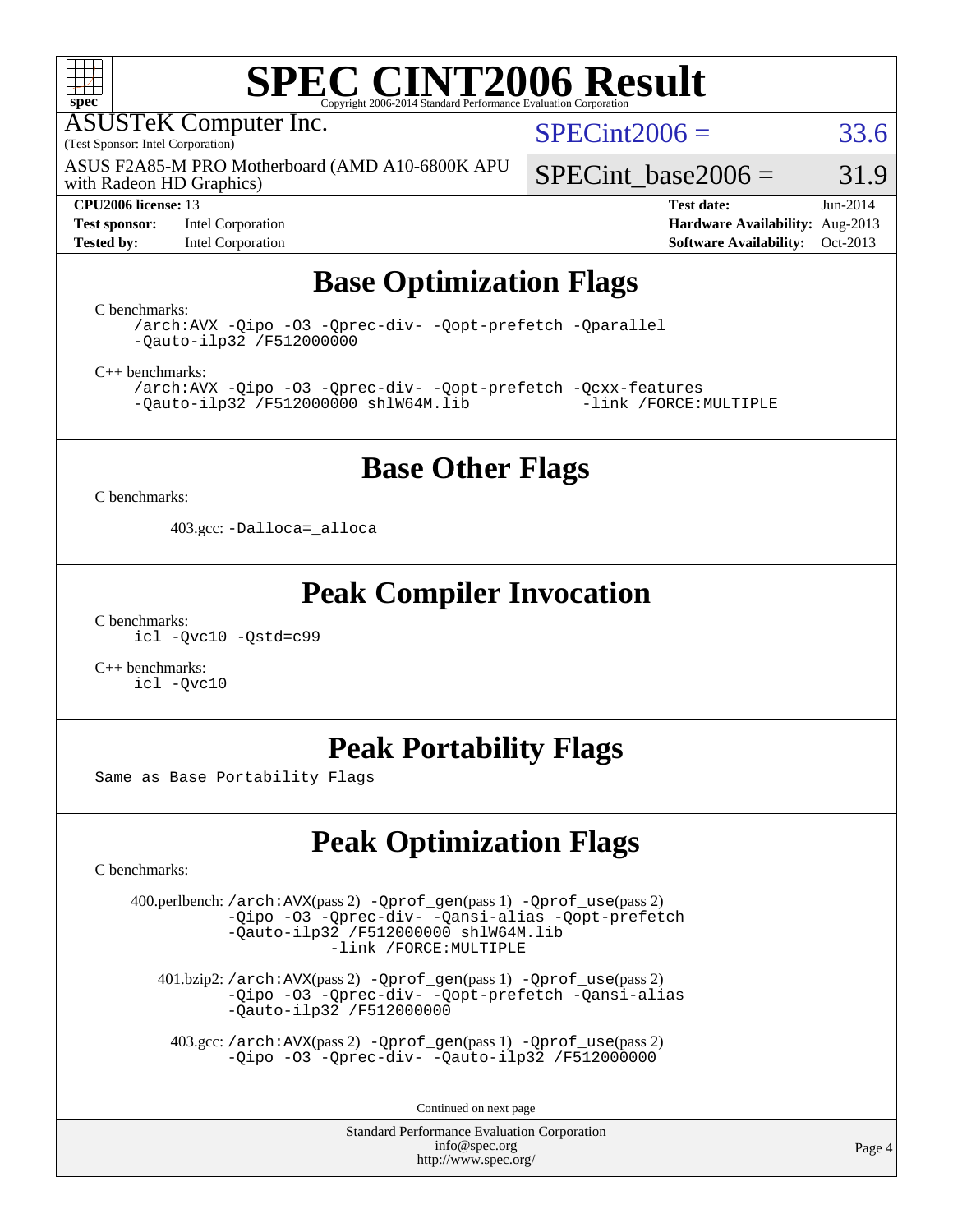| <b>SPEC CINT2006 Result</b><br>spec <sup>°</sup><br>Copyright 2006-2014 Standard Performance Evaluation Corporation                                                                  |                        |                                 |          |
|--------------------------------------------------------------------------------------------------------------------------------------------------------------------------------------|------------------------|---------------------------------|----------|
| <b>ASUSTeK Computer Inc.</b><br>(Test Sponsor: Intel Corporation)                                                                                                                    | $SPECint2006 =$        |                                 | 33.6     |
| ASUS F2A85-M PRO Motherboard (AMD A10-6800K APU<br>with Radeon HD Graphics)                                                                                                          |                        | SPECint base2006 $=$            | 31.9     |
| CPU2006 license: 13                                                                                                                                                                  |                        | <b>Test date:</b>               | Jun-2014 |
| <b>Test sponsor:</b><br>Intel Corporation                                                                                                                                            |                        | Hardware Availability: Aug-2013 |          |
| <b>Tested by:</b><br>Intel Corporation                                                                                                                                               |                        | <b>Software Availability:</b>   | Oct-2013 |
| <b>Peak Optimization Flags (Continued)</b><br>$429$ .mcf: basepeak = yes                                                                                                             |                        |                                 |          |
| 445.gobmk: /arch: AVX(pass 2) - Qprof_gen(pass 1) - Qprof_use(pass 2)<br>-Qipo -02 -Qprec-div- -Qansi-alias -Qauto-ilp32<br>/F512000000                                              |                        |                                 |          |
| 456.hmmer: basepeak = $yes$                                                                                                                                                          |                        |                                 |          |
| $458$ sjeng: basepeak = yes                                                                                                                                                          |                        |                                 |          |
| $462$ .libquantum: basepeak = yes                                                                                                                                                    |                        |                                 |          |
| 464.h264ref: /arch: AVX(pass 2) - Qprof_gen(pass 1) - Qprof_use(pass 2)<br>-Qipo -03 -Qprec-div- -Qunroll2 -Qansi-alias<br>$-$ Qauto-ilp32 /F512000000                               |                        |                                 |          |
| $C++$ benchmarks:                                                                                                                                                                    |                        |                                 |          |
| 471.omnetpp://arch:AVX(pass 2) -Qprof_gen(pass 1) -Qprof_use(pass 2)<br>-Qipo -03 -Qprec-div- -Qansi-alias<br>-Qopt-ra-region-strategy=block -Qauto-ilp32 /F512000000<br>shlW64M.lib | -link /FORCE: MULTIPLE |                                 |          |
| $473$ .astar: basepeak = yes                                                                                                                                                         |                        |                                 |          |
| $483.xalanchmk: basepeak = yes$                                                                                                                                                      |                        |                                 |          |
| <b>Peak Other Flags</b>                                                                                                                                                              |                        |                                 |          |

[C benchmarks](http://www.spec.org/auto/cpu2006/Docs/result-fields.html#Cbenchmarks):

403.gcc: [-Dalloca=\\_alloca](http://www.spec.org/cpu2006/results/res2014q3/cpu2006-20140715-30467.flags.html#b403.gcc_peakEXTRA_CFLAGS_Dalloca_be3056838c12de2578596ca5467af7f3)

The flags file that was used to format this result can be browsed at <http://www.spec.org/cpu2006/flags/Intel-ic14.0-official-windows.html>

You can also download the XML flags source by saving the following link: <http://www.spec.org/cpu2006/flags/Intel-ic14.0-official-windows.xml>